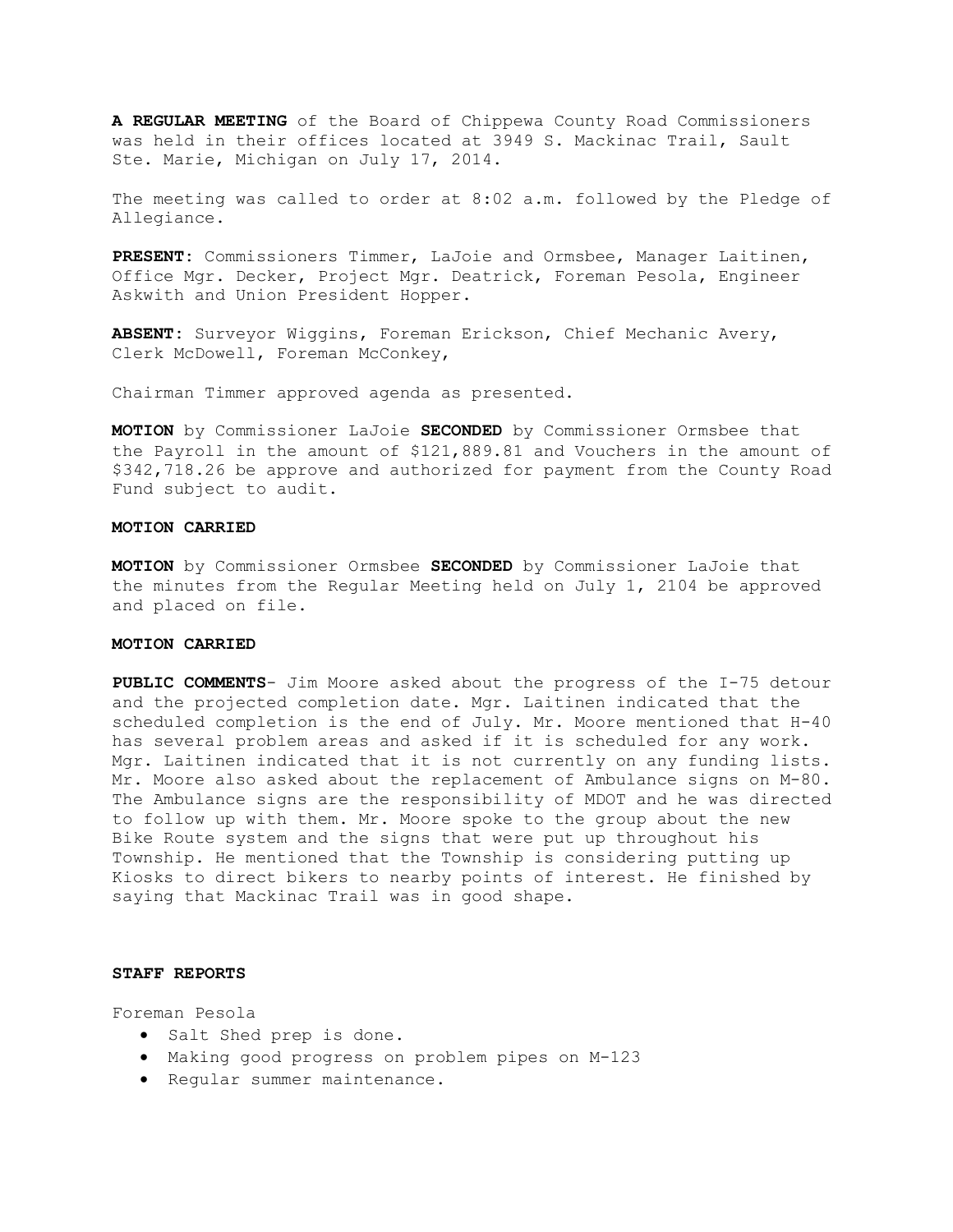Engineer Askwith

- · Glad to be here!
- · Getting up to speed with the current projects
- · Becoming familiar with CCRC policy and procedures.

Office Manager Decker

- · The second Little Rapids billing is out, 1st bill was paid.
- · Updating of state equipment rates is complete.
- · Worked on website updates and creating a link from our site directly to the 911 site.

Project Manager Deatrick

- · Ploegstra Road is complete and re-opened to traffic. It turned out very well.
- · Payne and Dolan is starting work on 1 ½ Mile on Sugar Island. An August 30 completion date is projected.
- · Bridge Approach/Guardrail project bids are in and were higher than expected. Discussion ensued regarding the bid prices and seeking additional funding sources.

# **COUNTY COMMISSIONERS REPORT**-None

# **MANAGERS REPORT**

- · Will be putting together the County Paving package. Waiting to hear back from the Townships to see what their needs are. Discussion ensued on various locations. Mgr. Laitinen mentioned that a mile of pavement is costing approximately \$100,000.00.
- · Have been working with the Lake Superior Water Shed group to obtain soil samples on 12 Mile prior to replacement of culverts.
- · We received 5 causeway bidders, 4 of the 5 were selected. 1. Hardman 2. Anlaan 3. Elmers 4. Payne & Dolan The list of bidders was published on the Regional Planning Web site.
- · Mackinac County received Federal Aid Dollars and did not spend it all for their project. The money not spent will remain with the Rural Task Force and be used to cover the overages on the 1  $\frac{1}{2}$ Mile and Bridge Approach projects that ran over the estimated costs. Other projects are also being considered.
- · Storm damage work on Sugar Island in nearly complete. We have one large concrete culvert left. Projecting that this will be complete this season. Paperwork for the funding is being prepared.